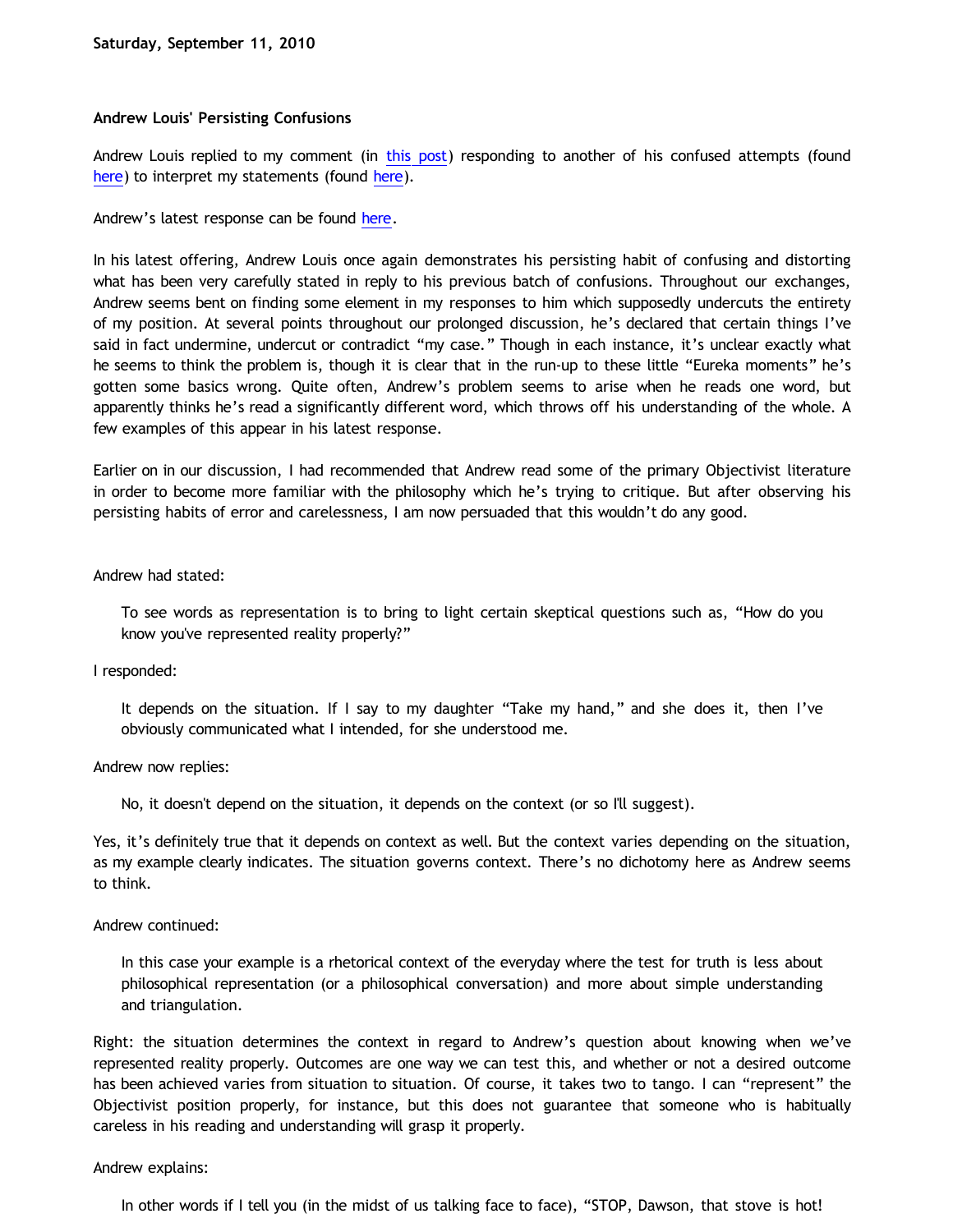" as you're about to put your hand down on it, you don't question my ability to adequately represent reality, you take it that both your and my experiences and beliefs are to a certain degree on par.

So what gives rise to Andrew's skeptical question "How do you know you've represented reality properly?"? What solution does Andrew provide in response to his own skeptical question? What have we learned from Andrew in this regard? Or, does he have only heat, and no light to offer on the matter?

I wrote:

I thought I was pretty clear on this. Words are symbols for ("represent") concepts. I also gave an example (the defendant's testimony) of how the use of the word "represent" in my view is unproblematic. So I guess I'm not seeing what the problem is.

My example was as follows:

People often refer to a statement's correspondence to reality in terms of representation, as in the case of a statement such as "the defendant's testimony did not accurately represent the situation of the night of the murder," which is harmless.

### Andrew replied:

You're right, it is harmless, and once again we have to make a distinction between the everyday rhetorical use of "representation", and it's use in a philosophical context, because a philosophical context carries with it certain implications and baggage.

That's right, and that's why I tried to elevate the issue to Andrew's attention. In philosophy, the term " representation" has specific meaning, particularly in the case of the representationalist theory of perception which I brought to Andrew's attention. Objectivism rejects the theory of representationalism. I am still not convinced that Andrew grasps the significance here.

Additionally, I explained that, philosophically, there's much more to knowledge than merely representing something observed in reality. This too seems to have been lost on Andrew, perhaps because he's already adopted a version of nominalism. This would explain much.

### Andrew writes:

It's one thing to suggest that by the above discourse you can glean some sort of understanding of the circumstance, it's entirely another to use it as an analogue for how language works – but in fact, that's exactly what your philosophical system does, but not what you're saying here.

Statements like this are all we need to confirm that Andrew has not grasped very much of what I've written, particularly about consciousness' task of identification and the conceptual process by which it undertakes this task. How many times do I have to explain that Objectivism does not subscribe to representationalism? How many times do I have to explain the role of concept-formation in providing content to language? How many times do I have to explain why elements of language (i.e., words) do represent concepts (words are " visual-auditory symbols that serves the psycho-epistemological function of converting concepts into the mental equivalent of concretes" – Rand, ITOE, p. 10), but that concepts are not merely "representations" of objects (concepts provide man with a one-to-many correspondence to reality; he's not limited to a one-to-one relationship of a mirror-like representation)? Andrew misses the open-ended nature of conceptual content as well as the fact that we use language to convey what we *mean*, not merely to represent specific objects in our immediate perceptual awareness.

#### Andrew wrote:

Allow me to simplify this even more. I think I made a pretty clear case that you do in fact see truth (language, propositions) as representing the "facts of reality" (that reality existing independent of man, and containing facts), in a philosophical sense… You then go on to make a clarification regarding facts, however it doesn't help your case any. Actually, I think it makes your case even worse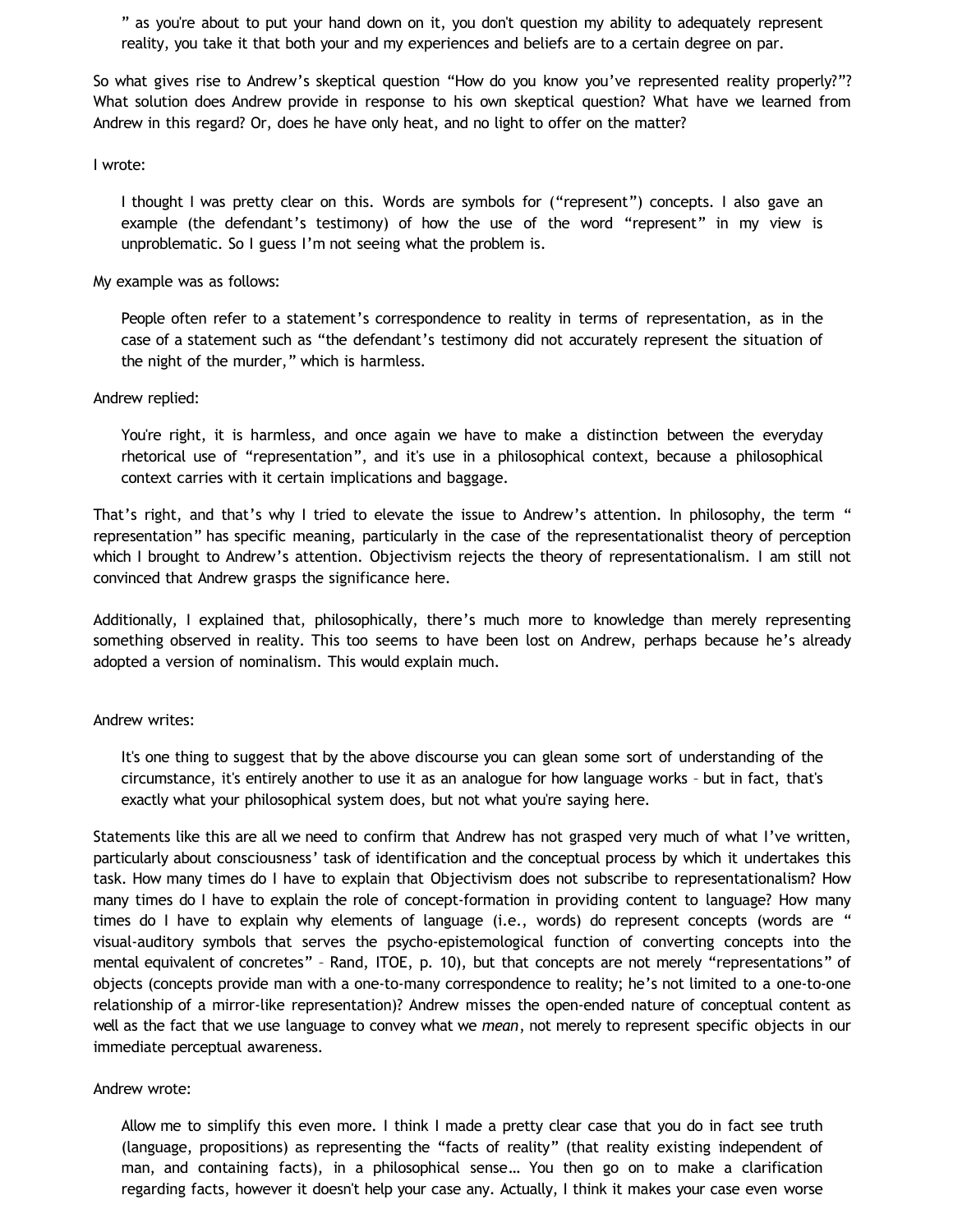and plays right back into my hands.

Again, it's completely unclear what Andrew is trying to say here. He does not explain how my conception of facts – as existing independent of consciousness – works against my position. On the contrary, if I held that facts conform to conscious intentions, that would drastically undermine my position. Does Andrew understand the concept 'objectivity'? I did try to explain it to him at one point.

## I wrote:

By "facts," I generally mean existents in relationships. E.g., tree next to the house, bird on the fence post, mountain south of the city, etc. The task of consciousness is to perceive and identify facts, not create them... The concept "reality" includes all existents and the relationships in which we find them.

### Andrew responded:

This is essentially a restatement of what we've already been through. All you've done (or added) is defined what these facts are that we're identifying – or their nature. You have existents, (let me call them particulars) and their relationships (we could call those concepts, universals, whatever).

Just in trying to interpret the meaning of "fact" that I had given, Andrew is already confusing himself. Why does he suppose that the relationships in which we find existence should be called "concepts, universals, [or] whatever"? Why automatically suppose that those relationships are not themselves particular? Andrew does not say. Again, he seems to be confusing concepts with particular objects which they subsume. This mistake is actually more common than some might realize. On my view, the existents which constitute facts are particular, and so are the relationships in which we find those existents. We use concepts ("universals") to *identify* (and integrate) those existents and the relationships we find them in. As I pointed out numerous times now, truth is an aspect or property of identification. But apparently no matter how many times I remind Andrew of this, or try to explain it to him, it never seems to sink in.

## Andrew writes:

Now, since you've already stated explicitly that the facts of reality exist independently of man, and that the facts of reality are "particulars" in relationships, all you've done is essentially tie along with particulars, the relationship of particulars to the reality outside of mans consciousness as well.

So what's wrong with that? I explicitly stated that facts are existents in relationships. I have also been consistent in stating that facts obtain independent of consciousness. Additionally, I have pointed out that concepts are products of a mental process. Why then does Andrew suppose that a key element of facts as I have understood them must be a product of mental activity (he called them "concepts, universals, whatever" )? I have not been inconsistent here, nor have I undercut my own case.

## Andrew continued:

And in essence, there goes your defense of concepts and universals.

How so? Facts exist independent of consciousness, and we use concepts to identify them. I've never wavered from this, nor does the conception of facts that I gave undercut this view. If Andrew thinks I've contradicted myself in some way, he needs to show this by pointing out which two (or more) statements of mine (when rightly understood) actually conflict with each other. So far, Andrew has not done this. As we saw above, he has a tendency to insert his own (mis)interpretations into my statements. And as I showed above, this carelessness does in fact result in problems, but they're problems that are not original to the position I've presented.

## I had written (in the comments of [this blog](http://bahnsenburner.blogspot.com/2010/08/critique-of-sye-ten-bruggencates.html)):

Realism in terms of universals is the view that "that universals have a reality of their own, an extra-mental existence. Positions are often marked out, running from moderate to absolute Realism. The more definite, fixed, and eternal the status of the universals, the more absolute is the Realism."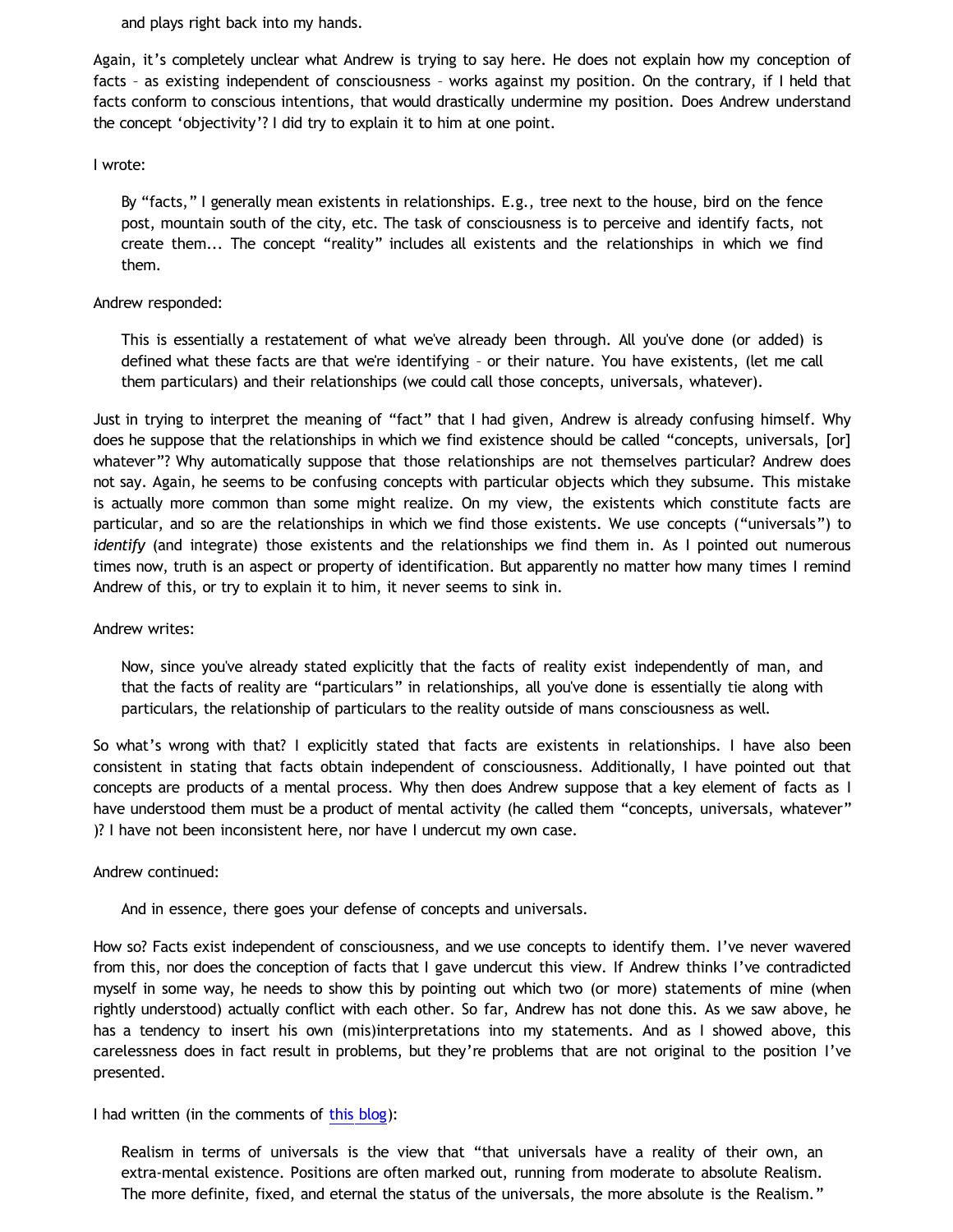(Reese, *Dictionary of Philosophy and Religion*, p. 637). This of course does not describe the Objectivist view; but it does describe Plato's view.

Andrew writes:

But wait, you've already given them a reality 'all their own'.

Where have I given *universals* (i.e., *concepts*) a reality "all their own" – i.e., an *extra-mental* existence, an existence apart from conscious activity? I'm guessing that Andrew comes to this conclusion as a result of misinterpreting my description of what facts are. Recall that I had written:

I wrote:

By "facts," I generally mean existents in relationships.

Andrew understood this to mean the following:

You have existents, (let me call them particulars) and their relationships (we could call those concepts, universals, whatever).

He seems to think that, since on my view facts are extra-mental, while on his views the relationships which are inherent in facts are concepts or universals, that I'm therefore giving concepts or universals a reality of their own, apart from conscious activity. But this is a mistake on Andrew's part, and a big one, too. When giving my description of what facts are – as existents in relationships – I nowhere stated that the relationships should be called concepts or universals (nor did anything I say imply that these relationships themselves are conceptual in nature), and my own statements neither require nor stipulation such an interpretation. I see no reason why the relationships in which we find existents cannot be just as particular as the existents involved in those relationships. My own examples ("tree next to the house, bird on the fence post, mountain south of the city, etc.") are examples of particular relationships.

Is Andrew understanding what he's read? His following statements indicate that he does not.

Andrew wrote:

Once again you state, 'truth identifies a sort of relationship between the facts of reality'.

I could not find anywhere in my writings where I had stated what Andrew attributes to me here.

I suspect what Andrew has in mind is the quote I recited from Peikoff:

"The concept of 'truth' identifies a type of relationship between a proposition and the facts of reality." (OPAR, p. 165)

Andrew forgot the part about truth identifying a type of relationship between *a proposition* and the facts of reality.

## Andrew continued:

You've agreed and stated explicitly that facts exist in reality independent of man. We know that truths are proposition spoken in a language game, and we already know that you believe something to be true when one of these proposition corresponds to the reality which exists independently of man (but not just the particulars of reality, their relationships as well). *That's* correspondence, *that's* representation, *that's* the mirror of reality, and *that's* Realism.

Andrew has not shown that any of this is "Realism," for he has not clarified what he means by "Realism," in spite of my asking him to do so on several occasions now. Going back to Andrew's original criticism of Objectivism, he was eager to demonstrate (or at any rate, *assert*) what he called "the parasitic nature of Objectivism upon Platonism/Realism" (see Andrew's 1 Sept. comment, time-stamped 3:47 PM, on [this blog](http://bahnsenburner.blogspot.com/2010/08/critique-of-sye-ten-bruggencates.html)). Clearly he set out on his mission with a conception of "Realism" as it is associated with Platonism. This can only mean that Andrew is claiming that Objectivism is a type of Platonic Realism. He has not explained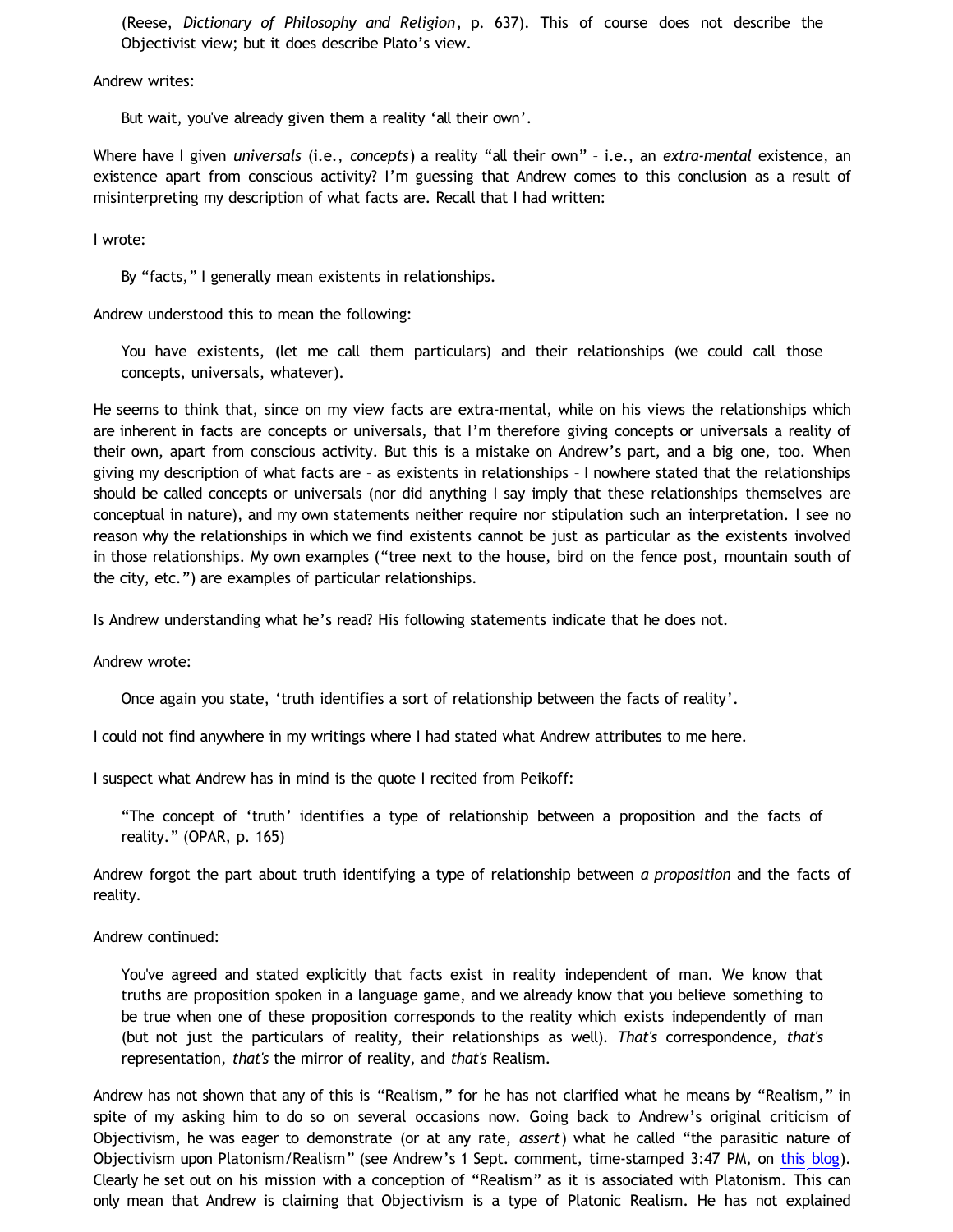otherwise, and yet I've already corrected him on this several times now. Either he is not reading, is not digesting what he reads, doesn't care or is unable to integrate what he reads, or is simply ignoring what has been presented in response to his objections. This has happened so frequently throughout my discussion with Andrew that I'm of the opinion that he may very well be unteachable on the topic, which is why I have come to suspect that studying Objectivism's primary sources probably won't do Andrew any good.

### Andrew continued:

Now you can argue that Rand doesn't say that, believe that, etc., and I must admit again that I haven't read Rand. However in the vary least you have to accept that perhaps you've simply done a poor job representing what Rand's core beliefs are, and in fact have made it explicit that they're just further forms of Realism, words as representation, and thus carries with it the skeptical baggage I've been pinging you with from the start.

I'm happy to grant the possibility that there are areas where my presentation of the Objectivist position could be improved; given the little amount of time I have to edit what I've written, there's always room for improvement. But in the present case, I frankly do not see what more I could have done to prevent Andrew's persisting misunderstandings. For instance, citing Reese, I identified the distinctives which characterize Realism, and also showed how Objectivism both repudiates Realism and explained how the Objectivist alternative to Realism is not (and cannot be) just another version of Realism so defined. At no point has Andrew come back saying anything to the effect of, "No, that's not what I mean by Realism - *this* is what I mean by realism," going on to cite an alternative definition and explain (in an informed manner) how Objectivism falls into that category. In short, he has not made good on his charges against Objectivism. He's not even come close. Of course, Andrew's lack of familiarity with Objectivism is a key factor in his persisting confusions. But I suspect their root lies deeper than this, since efforts to correct his errors and misunderstandings have so far been futile.

### Andrew then wrote:

Which is, of course, that you'll ultimately be unable to provide a non question begging account of your core axioms, or that anyone should (for that matter) just blindly accept your axioms. Just like we shouldn't blindly accept Sye's.

The very idea that Objectivism requires an individual to "just blindly accept [its] axioms," only indicates that its author does not grasp what the axioms are in the first place. Andrew may be able to recite them (though even here he's had trouble), but understanding what they mean and why they are axioms is apparently a different matter, particularly for Andrew. On the contrary, Objectivism points out that just by opening our eyes and seeing anything, we are confirming the truth of the axioms. If you see any thing, you are seeing existence. If you are seeing any thing, you are seeing one thing as opposed to another thing. If you are seeing any thing, you are seeing. The axioms denote each of these facts: the axiom of existence (there is a reality *what* you see); the axiom of identity (that to be is to be something specific – that *what* you see has a nature); the axiom of consciousness (that consciousness is the faculty of awareness – that you *see* as opposed to not seeing). I'm always amazed when thinkers apparently feel that these fundamental recognitions are somehow controversial, that they are unjustified, that they must be accepted on faith, etc. Do they realize what they are taking for granted?

So it's quite ironic that Andrew would characterize the axioms as something that one should "just blindly accept." What is the alternative to blindly accepting something? It would be to accept something with one's seeing eyes wide open. When your seeing eyes are wide open, you're seeing, you're seeing something. To do this, you would have to exist, the something that you see would have to exist, and you would have to see – i.e., be conscious. Just by seeing anything, the axioms are implicitly established. And since seeing something is not an inference seeking to establish a conclusion, just by seeing we have a non-question-begging account of our core axioms. Andrew has not shown that this account does beg the question, nor has he shown that the axioms must be accepted blindly. Additionally, he has not shown that this is anything akin to presuppositionalism, which requires a thinker to treat as actual something that is in fact imaginary.

For that matter, what does Andrew offer in place of the axioms? What are the foundations of human thought that he would propose as alternatives to the axioms of existence, identity and consciousness? How would